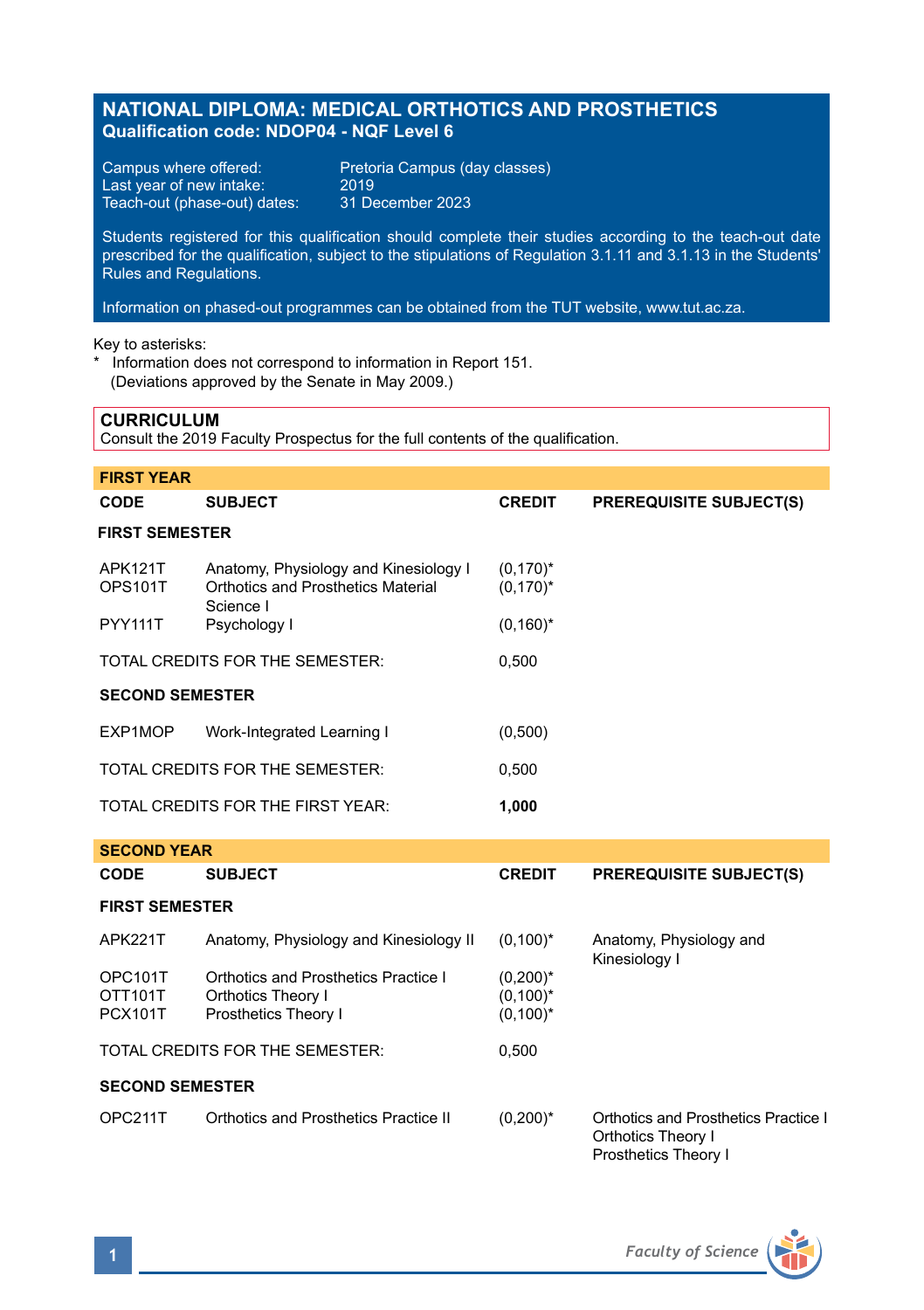|                                 | Science II                             |               | Science I                                                                                    |
|---------------------------------|----------------------------------------|---------------|----------------------------------------------------------------------------------------------|
| OTT201T                         | Orthotics Theory II                    | $(0,100)^*$   | <b>Orthotics and Prosthetics Practice I</b><br>Orthotics Theory I<br>Prosthetics Theory I    |
| <b>PCX201T</b>                  | Prosthetics Theory II                  | $(0,100)^*$   | Orthotics and Prosthetics Practice I<br>Prosthetics Theory I                                 |
|                                 | TOTAL CREDITS FOR THE SEMESTER:        | 0.500         |                                                                                              |
|                                 | TOTAL CREDITS FOR THE SECOND YEAR:     | 1,000         |                                                                                              |
| <b>THIRD YEAR</b>               |                                        |               |                                                                                              |
| CODE                            | <b>SUBJECT</b>                         | <b>CREDIT</b> | <b>PREREQUISITE SUBJECT(S)</b>                                                               |
| <b>FIRST SEMESTER</b>           |                                        |               |                                                                                              |
| <b>BCO301T</b>                  | Basic Concepts of Orthopaedics III     | $(0,100)^*$   | Anatomy, Physiology and<br>Kinesiology II                                                    |
| OPC311T                         | Orthotics and Prosthetics Practice III | $(0,200)^*$   | Orthotics and Prosthetics Practice II<br><b>Orthotics Theory II</b><br>Prosthetics Theory II |
| OTT301T                         | <b>Orthotics Theory III</b>            | $(0,100)^*$   | <b>Orthotics and Prosthetics Practice II</b><br><b>Orthotics Theory II</b>                   |
| <b>PCX301T</b>                  | Prosthetics Theory III                 | $(0,100)^*$   | <b>Orthotics and Prosthetics Practice II</b><br>Prosthetics Theory II                        |
|                                 | TOTAL CREDITS FOR THE SEMESTER:        | 0,500         |                                                                                              |
| <b>SECOND SEMESTER</b>          |                                        |               |                                                                                              |
| EXP2MOP                         | Work-Integrated Learning II            | (0,500)       | Orthotics and Prosthetics<br>Practice III<br>Work-Integrated Learning I                      |
| TOTAL CREDITS FOR THE SEMESTER: |                                        | 0.500         |                                                                                              |

OPS201T Orthotics and Prosthetics Material (0,100)\* Orthotics and Prosthetics Material

**SUBJECT INFORMATION (OVERVIEW OF SYLLABUS)** 

TOTAL CREDITS FOR THE THIRD YEAR: **1,000** TOTAL CREDITS FOR THE QUALIFICATION: **3,000**

The syllabus content is subject to change to accommodate industry changes. Please note that a more detailed syllabus is available at the Department or in the study guide that is applicable to a particular subject. At time of publication, the syllabus content was defined as follows:

## **A**

## **ANATOMY, PHYSIOLOGY AND KINESIOLOGY I (APK121T) 1 X 3-HOUR PAPER**

*(Subject custodian: Department of Sport, Rehabilitation and Dental Sciences)* An introduction to the anatomy, kinesiology and physiology of the muscular system and a complete study of the anatomy of the skeletal, joint and nervous systems that forms the basis in the field of orthotics and prosthetics. (Total tuition time: ± 120 hours)

# **ANATOMY, PHYSIOLOGY AND KINESIOLOGY II (APK221T) 1 X 3-HOUR PAPER**

## *(Subject custodian: Department of Sport, Rehabilitation and Dental Sciences)*

A study of the most important skeletal, muscular and vascular systems, as well as the nervous system. (Total tuition time: ± 120 hours)

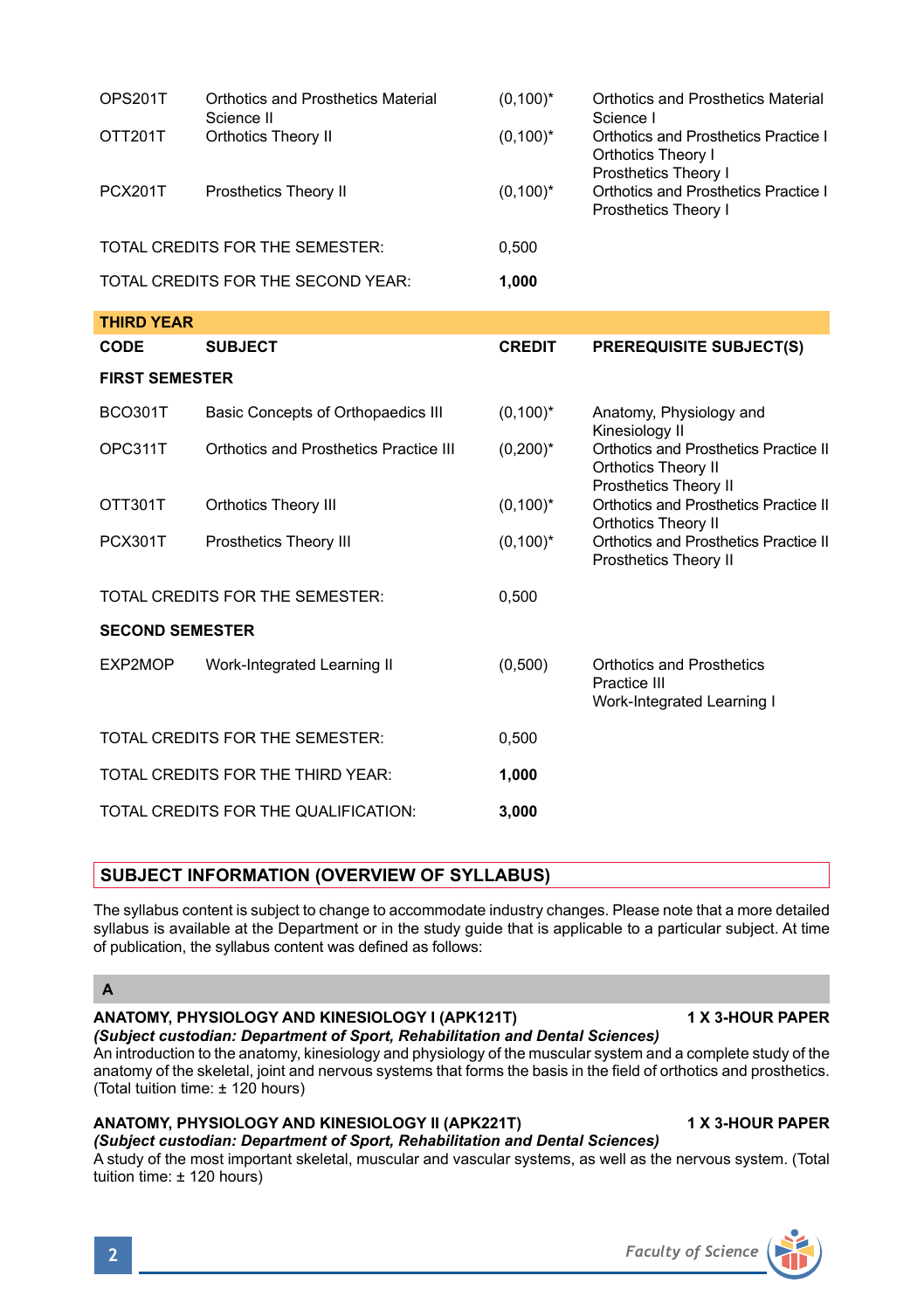*(Subject custodian: Department of Sport, Rehabilitation and Dental Sciences)*

The theory of the manufacturing of lower-limb splints (orthoses) from metal or plastic, and the manufacturing of bow orthoses. (Total tuition time: ± 120 hours)

# **ORTHOTICS THEORY II (OTT201T) 1 X 3-HOUR PAPER**

*(Subject custodian: Department of Sport, Rehabilitation and Dental Sciences)* The theory of the manufacturing of long leg callipers, hand and arm splints (orthoses). (Total tuition time:  $± 102$  hours)

# **ORTHOTICS THEORY III (OTT301T) 1 X 3-HOUR PAPER**

# *(Subject custodian: Department of Sport, Rehabilitation and Dental Sciences)*

Theory of the manufacturing of spinal braces, neck braces, corsets and hernial trusses. (Total tuition time:  $± 120$  hours)

## **P**

# **PROSTHETICS THEORY I (PCX101T) 1 X 3-HOUR PAPER**

*(Subject custodian: Department of Sport, Rehabilitation and Dental Sciences)* Theory of the manufacture of below-knee limbs (prostheses). (Total tuition time: ± 120 hours)

# **PROSTHETICS THEORY II (PCX201T) 1 X 3-HOUR PAPER**

*(Subject custodian: Department of Sport, Rehabilitation and Dental Sciences)* Theory of the manufacture of through-knee, above-knee and through-hip prostheses. (Total tuition time: ± 120 hours)

## **ORTHOTICS AND PROSTHETICS MATERIAL SCIENCE I (OPS101T) 1 X 3-HOUR PAPER** *(Subject custodian: Department of Sport, Rehabilitation and Dental Sciences)*

The different types of materials that can be used in orthotics and prosthetics. (Total tuition time: ± 72 hours)

# **ORTHOTICS AND PROSTHETICS MATERIAL SCIENCE II (OPS201T) 1 X 3-HOUR PAPER**

The most important materials currently used in practice (e.g. plastic, POP, metals) are covered in detail. (Total

# *(Subject custodian: Department of Sport, Rehabilitation and Dental Sciences)*

tuition time: ± 92 hours)

# **ORTHOTICS AND PROSTHETICS PRACTICE I (OPC101T) CONTINUOUS ASSESSMENT**

*(Subject custodian: Department of Sport, Rehabilitation and Dental Sciences)* Students will apply their theoretical knowledge to manufacture the different orthoses and prostheses. (Total tuition time: ± 240 hours)

# **ORTHOTICS AND PROSTHETICS PRACTICE II (OPC211T) CONTINUOUS ASSESSMENT**

*(Subject custodian: Department of Sport, Rehabilitation and Dental Sciences)* Students will apply in practice what they learned in theory in Orthotics II and Prosthetics II. (Total tuition time:  $±$  240 hours)

# **ORTHOTICS AND PROSTHETICS PRACTICE III (OPC311T) CONTINUOUS ASSESSMENT**

Splints, braces and upper-limb prostheses are manufactured. (Total tuition time: ± 240 hours)

# **ORTHOTICS THEORY I (OTT101T) 1 X 3-HOUR PAPER**

*(Subject custodian: Department of Sport, Rehabilitation and Dental Sciences)*

The most important abnormalities and deformities of the body, as well as pre- and post-operative procedures. (Total tuition time: ± 120 hours)

# **BASIC CONCEPTS OF ORTHOPAEDICS III (BCO301T) 1 X 2-HOUR PAPER**



**B**

**O**